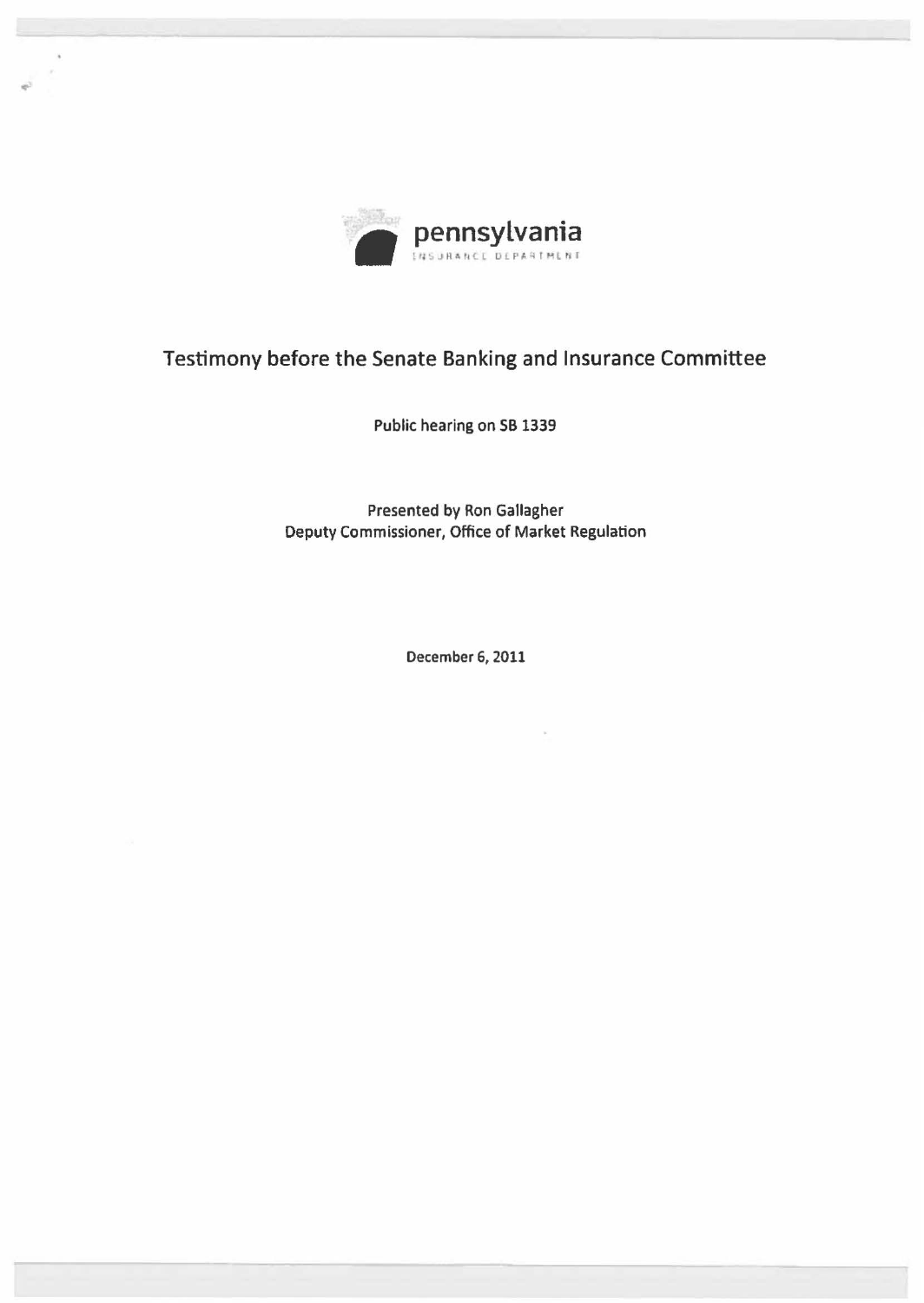Good morning Chairman White, Chairman Stack and members present. My name is Ron Gallagher and I am the Deputy Commissioner for the Office of Market Regulation at the Pennsylvania Insurance Department. I would like to thank the Senate Banking and Insurance Committee for agreeing to further investigate the impact of SB 1339 following the decision to table the bill on November 15. As has been communicated to members of the committee previously, the Department is opposed to SB 1339 for a variety of reasons. While the bill is seemingly straightforward, its impact has the potential to cause significant disruption to the auto insurance marketplace in the Commonwealth.

As currently drafted, the legislation would amend Title 75, section 1702 to double the minimum required auto insurance liability limits from the current level of 15/30/5 to 30/60/10. As a refresher, "15" indicates an insured must buy at least a minimum of \$15,000 of coverage for bodily injury {Bl) per person, "30" indicates the minimum coverage amount of \$30,000 for bodily injury per accident, and "S" indicates a minimum coverage amount of \$5,000 for property damage (PD).

Proponents of this legislation frequently cite that minimum limits have not increased since they were established in the 1970s, and this is accurate but only addresses the minimum limits Any motorist seeking higher levels of coverage can easily do so if they so choose. Insurers commonly write higher than the state-mandated minimums (and are required by law to offer them) and various levels are readily available in the marketplace: taking choice away from consumers. The Department feels that given the continued sluggish economic climate, passing a bill that will undoubtedly raise auto insurance premiums is ill-advised. It is difficult to ascertain the exact premium increase amount for motorists with minimum limits, but ball· parking double digits is not unrealistic. An important item to note is that by proposing to increase the limits to 30/60/10, the scope of the bill will not only impact motorists written at current minimum levels of 15/30/5, but also those at levels such as the 25/50 level. This is a common level many consumers select, further increasing the numbers of individuals facing higher premiums by a significant amount.

One of the Department's primary concerns with SB 1339 is that motorists facing an increase in premiums may opt to drop insurance coverage altogether. Since the Act 6 reforms of 1990, Pennsylvania has had a relatively healthy and competitive auto insurance marketplace. We enjoy a comparatively low uninsured motorist rate with respect to other states. The Department estimates that 7% of drivers in Pennsylvania are uninsured, and this estimate reconciles with a study released by the Insurance Research Council (IRC) earlier this year which captures data from 2008 and 2009. Further, the IRC study ranks the Commonwealth with the 4<sup>th</sup> lowest uninsured driver population in the country (tied with Vermont). Implementing SB

2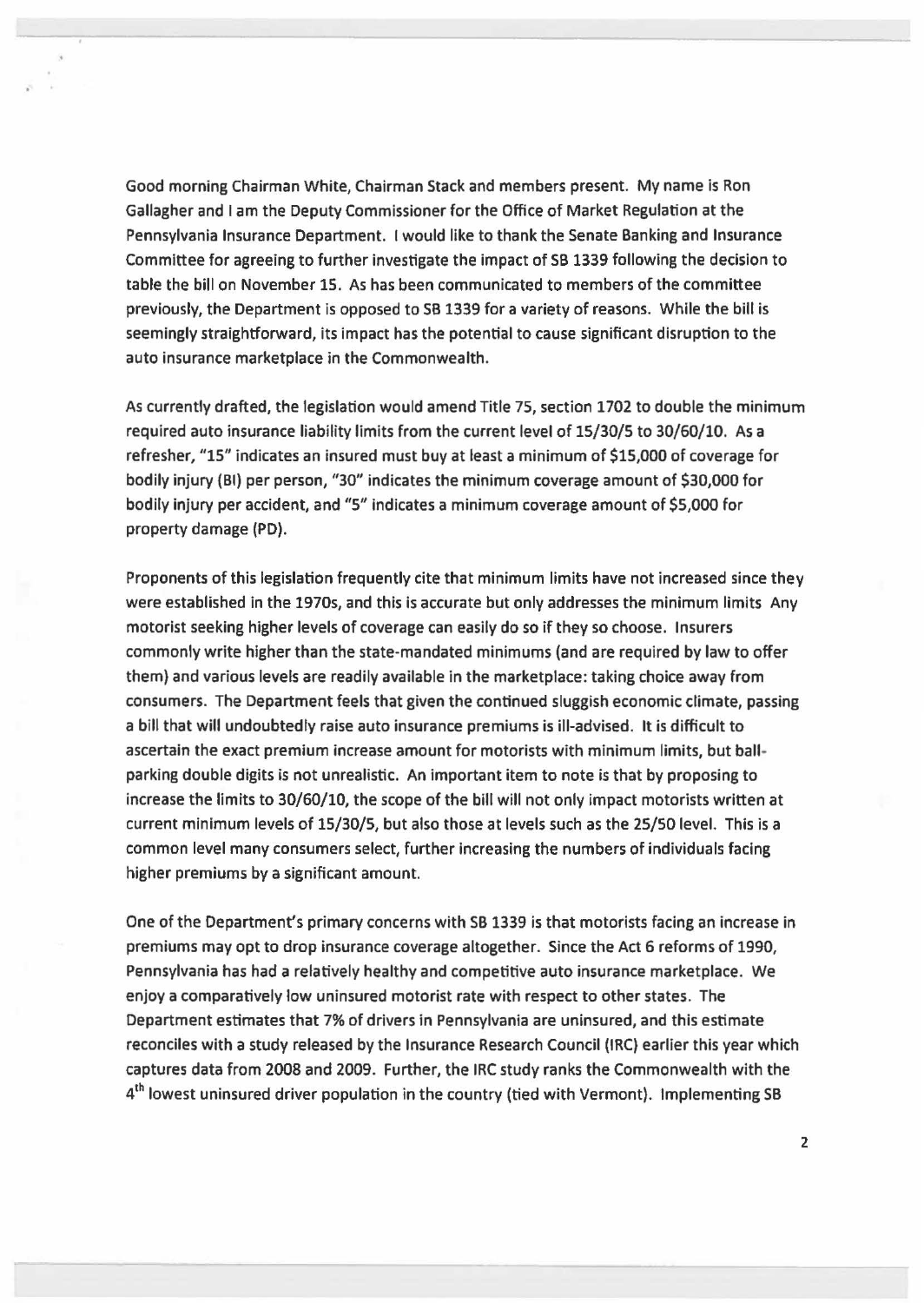1339 may seriously jeopardize our standing. Commendable work has been done to address uninsured motorist problems statewide and more notably in the Philadelphia market. The Department estimates that twice as many urban customers as non· urban customers purchase minimum limits. Therefore, if enacted, the bill will disproportionately impact urban insureds and specifically endanger the progress made in the Philadelphia region.

...

Additionally, while proponents make the argument that this bill would ultimately lower reliance on underinsured motorist coverage (UIM), the Department fears the bill will conversely lead to an increased reliance on uninsured motorist coverage (UM). lf proponents are concerned about drivers with levels higher than the minimums being hit by underinsured drivers, they should be just as concerned about them being hit by uninsured drivers  $-$  a pool of motorists which stands to increase if SB 1339 becomes law.

Another serious concern with the changes to the limits is that average claim costs call into question the ultimate need for increasing the minimum limits in the first place. The Department estimates that the statewide average Bl insured loss per accident is approximately \$20,000 and has increased only about \$5,000 over the past 15 to 20 years. Not only is this substantially lower than what is proposed in SB 1339, it is also less than the current level of \$30,000 per accident. On the PD side, the Department estimates that the average insured loss per accident is approximately \$3,000 and has increased only about \$1,000 over the past 15 to 20 years. Not only is this level under the proposed increase to \$10,000, but also under the current level of \$5,000. Additionally, these estimates include the costs associated with adjusting and settling claims, which are excluded from the statutory limits.

It may also be helpful to put into perspective where Pennsylvania stands relative to other state minimums. The minimum limits proposed in SB 1339 would cause our state to have higher minimum limits than all of its neighboring states except for Maryland, which recently moved to minimum levels of 30/60/10. The BI limits in the bill would leave Pennsylvania with the 3<sup>rd</sup> highest minimum limits in the nation, exceeded only by Alaska and Maine. It should also be noted that the current minimum limits in Pennsylvania match that of New Jersey and Delaware and exceed Ohio's. It is important to bring this comparison to light, as raising Pennsylvania's minimum limits higher than neighboring states prompts concerns of increased insurance fraud. Namely, if SB 1339 would become law, Pennsylvania motorists may be tempted to illegally purchase coverage from a state such as Delaware or Ohio in order to avoid the higher premiums, ultimately causing the effect of reducing premium tax payments to the Commonwealth.